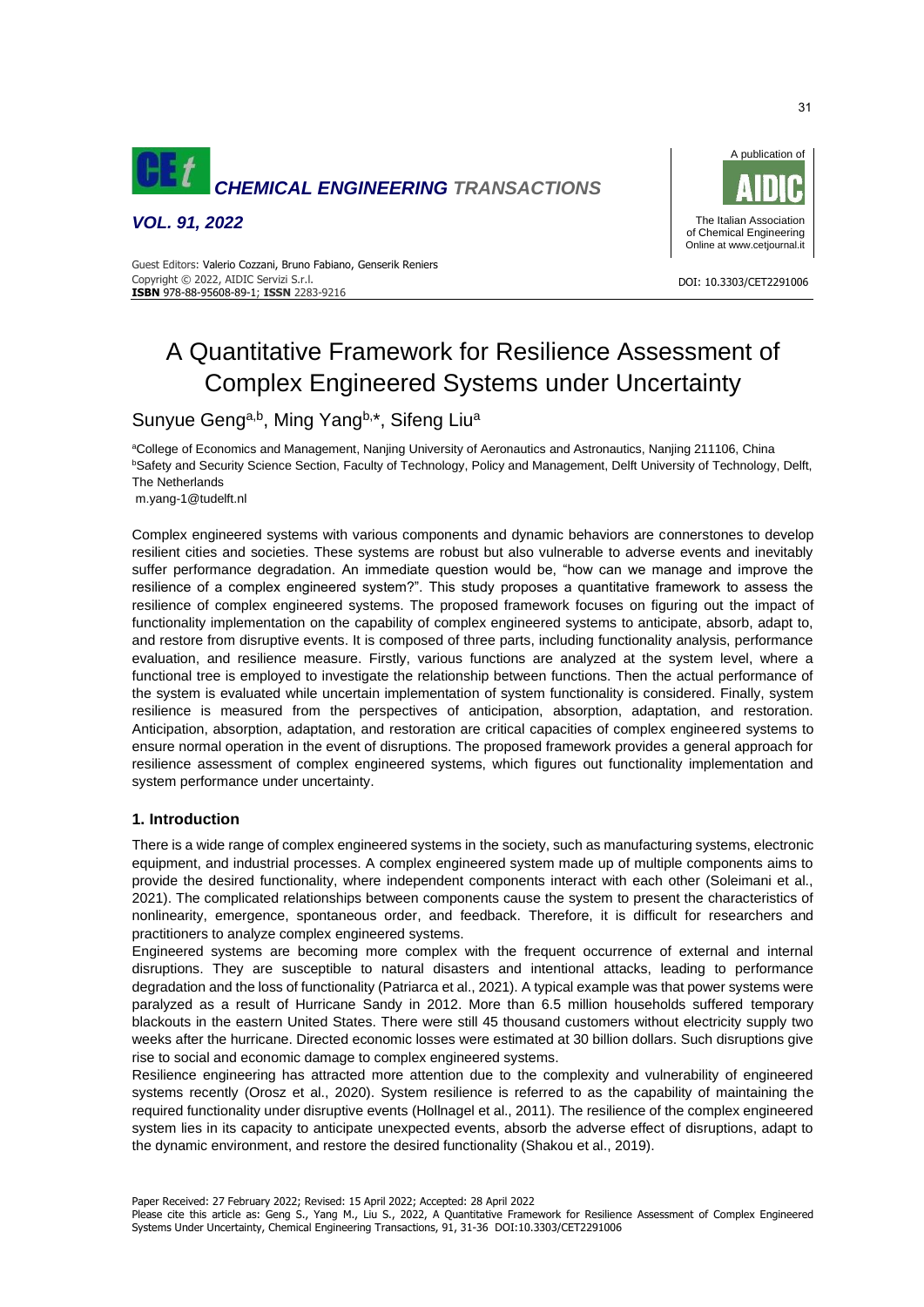Resilience assessment has been the subject of intense scholarly debate, which indicates whether a system can operate normally in the event of disruptions. Tong et al. (2020) carried out probabilistic assessment of system resilience based on a dynamic Bayesian network approach, where the Markov Chain was employed to describe different states of engineered systems. The probability of a system to keep in steady states was taken into account during resilience analysis. After modeling system operation, Patriarca et al. (2021) represented resilience in terms of absorption, adaptation, and recovery. The reliability of components was deemed as an indirect indicator to reflect system performance. Cheng et al. (2021) highlighted the randomness and dynamics of disruptive events. System resilience was quantified with the consideration of availability and recovery time. With the concept of reliability and maintainability, Yarveisy et al. (2020) developed a set of resilience metrics for general engineered systems. The authors focused on absorptive capacity, restorative capacity, and adaptive capacity instead of anticipative capacity. Anticipative capacity should not be overlooked, which may affect the other capacities of system resilience of a complex engineered system.

There are multiple functions for a complex engineered system to ensure normal operation, and the implementation of these functions is uncertain. However, the existing literature cannot figure out the complicated relationship between functions. The effect of component behaviors on system functionality is not addressed. To that end, this study proposes a quantitative framework of complex engineered systems under uncertainty. It is made up of three parts, functionality analysis, performance evaluation, and resilience measure. The proposed framework illustrates system functionality before evaluating the actual performance and assesses the resilience from the perspectives of anticipation, absorption, adaptation, and restoration.

#### **2. Methodology**

In this section, resilience assessment of complex engineered systems is carried out under uncertainty. The resilience assessment framework comprises three parts: functionality analysis, performance evaluation, and resilience measure.

#### **2.1 Functionality analysis**

Complex engineered systems tend to execute all kinds of tasks at different times. It is necessary to figure out specific functions of these systems according to task requirements. A complex engineered system consists of multiple components, where independent components collaborate with others to carry out the overall task of the system. Nonlinearity, emergence, spontaneous order, and feedback arising from the interaction between components make the system complex. Functional tree is a powerful tool to show the relationship between functions of a system (Schmittner et al., 2014). In order to reflect the effect of component behaviors on system functionality, functionality analysis is conducted at the system level using a functional tree. The functionality analysis procedure for a complex engineered system contains six steps as follows.

#### **Step 1**: Define system boundary

A complex engineered system contains several components which correlate with each other. In general, system boundary determines which component belongs to the system (Helfgott, 2018). The remaining components that lie outside the system boundary make up the environment. The actual performance of the engineered system is related to its interaction with the environment.

**Step 2**: Determine the overall objective of this system

A complex engineered system is required to achieve the overall objective in the environment. The system may be equipped with various objectives for different tasks (Ebadat-Parast et al., 2022). A single objective is supposed to be described quantitatively to determine the required functions of the system.

**Step 3**: Identify the system functions needed for this objective

To accomplish the overall objective, the complex engineered system needs to perform specific functions. That is to say, it carries out internal processing and transformation using the available resources from the environment. After that, it outputs the desired material, energy, and information.

**Step 4**: Identify sub-functions of the primary function

System functionality is divided into two categories, primary function, and sub-function. The former one is defined at the system level, which is provided by the whole system. A single component or multiple components is responsible for implementing the latter one. The primary function integrating several sub-functions generates desired performance in the operational environment.

**Step 5:** Identify the association of system components with these sub-functions

Dynamic behaviors of components have a direct effect on functionality implementation. After identifying all kinds of sub-functions, it is necessary to determine which components perform these functions. The execution of these sub-functions is supported by the related components, and functionality implementation is judged according to the reliability of components.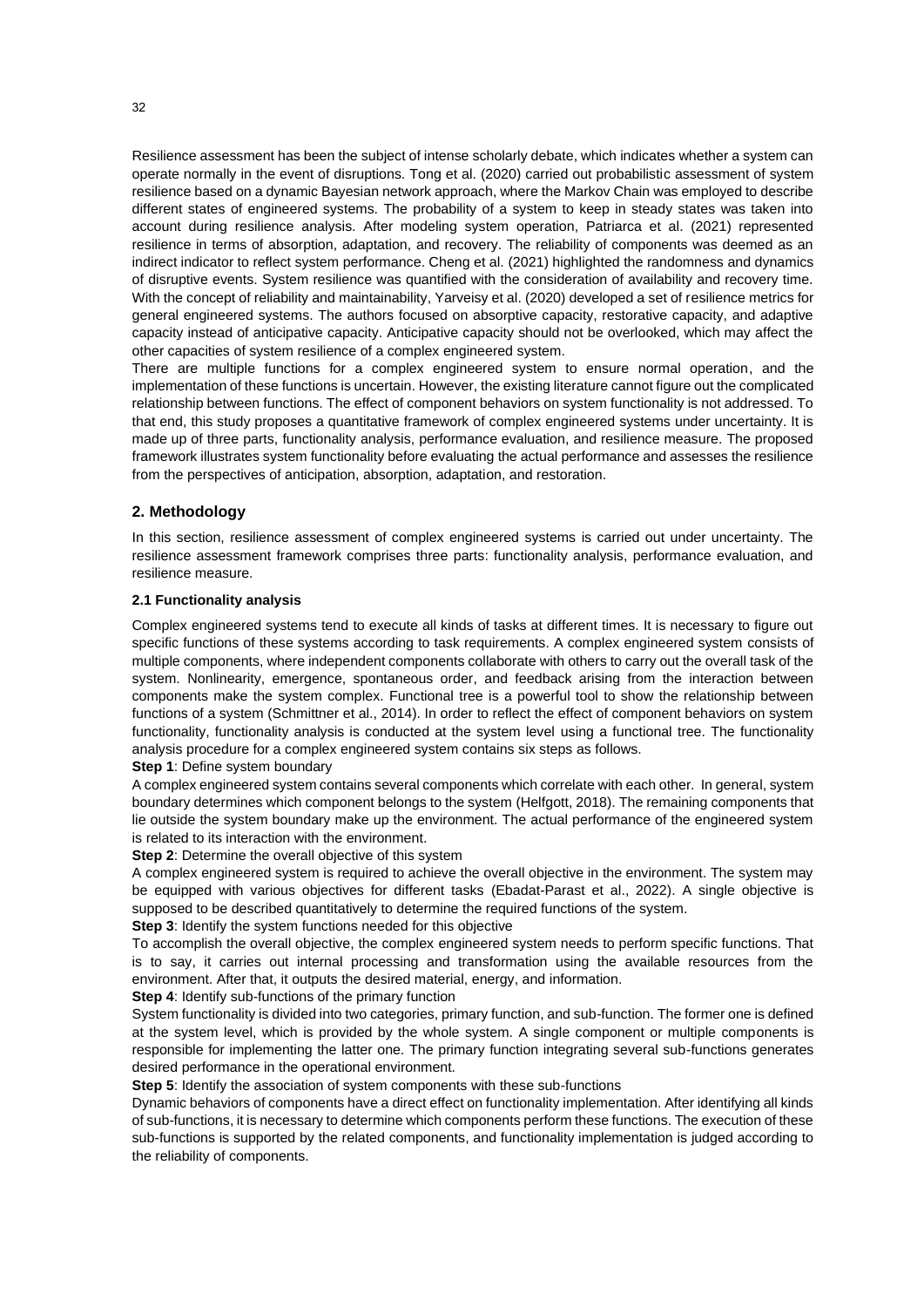**Step 6**: Organize the identified functions in a hierarchical structure

All functions, including the primary function and sub-functions, are organized into a hierarchical tree structure, as shown in Figure 1. The primary function is placed at the highest level, while sub-functions are set at the second level. The lowest level accommodates the components of the complex engineered system.



#### *Figure 1: Functional tree.*

# **2.2 Performance evaluation**

In order to assess the resilience of a complex engineered system, system performance should be evaluated. Given the interdependencies and interactions of functions, the actual performance of the engineered system is affected by many factors. The failure of components is likely to hinder sub-functions, and further, the engineered system cannot achieve its overall objective. As components fail randomly in the changing environment, how many sub-functions implement together is indeterminate. Therefore, system performance needs to be measured under uncertainty. Implementing the desired functionality is up to the successful operation of components, which can be quantified employing the Functional Resonance Analysis Method (FRAM) (Zinetullina et al., 2021) or stochastic network analysis technique (Geng et al., 2021).

FRAM is a systematic method to reflect all functions of the system using six elements, namely input, output, preconditions, resources, control, and time (Nemeth, 2013). Graphical representation of the system can describe the coupling between functions. When the upstream function changes its output, the input of the downstream function varies accordingly. The changes of sub-functions tend to impair the actual performance of the system, which FRAM can address. In addition, Stochastic network analysis techniques model the system as a directed graph, denoted by nodes and edges (Tao et al., 2017). Considering that system functions are conducted under uncertainty, probability branches and loops express the system's dynamic characteristics. Functionality variability is represented by a probability distribution, and the order in which functions are implemented is described using network logic. Both two methods are employed to evaluate the potential performance of the system.

#### **2.3 Resilience measure**

System resilience is referred to as the capability of maintaining the desired functionality in the case of disruptions (Hollnagel et al., 2011). Complex engineered systems are susceptible to natural disasters and intentional attacks, leading to performance degradation and even system breakdown.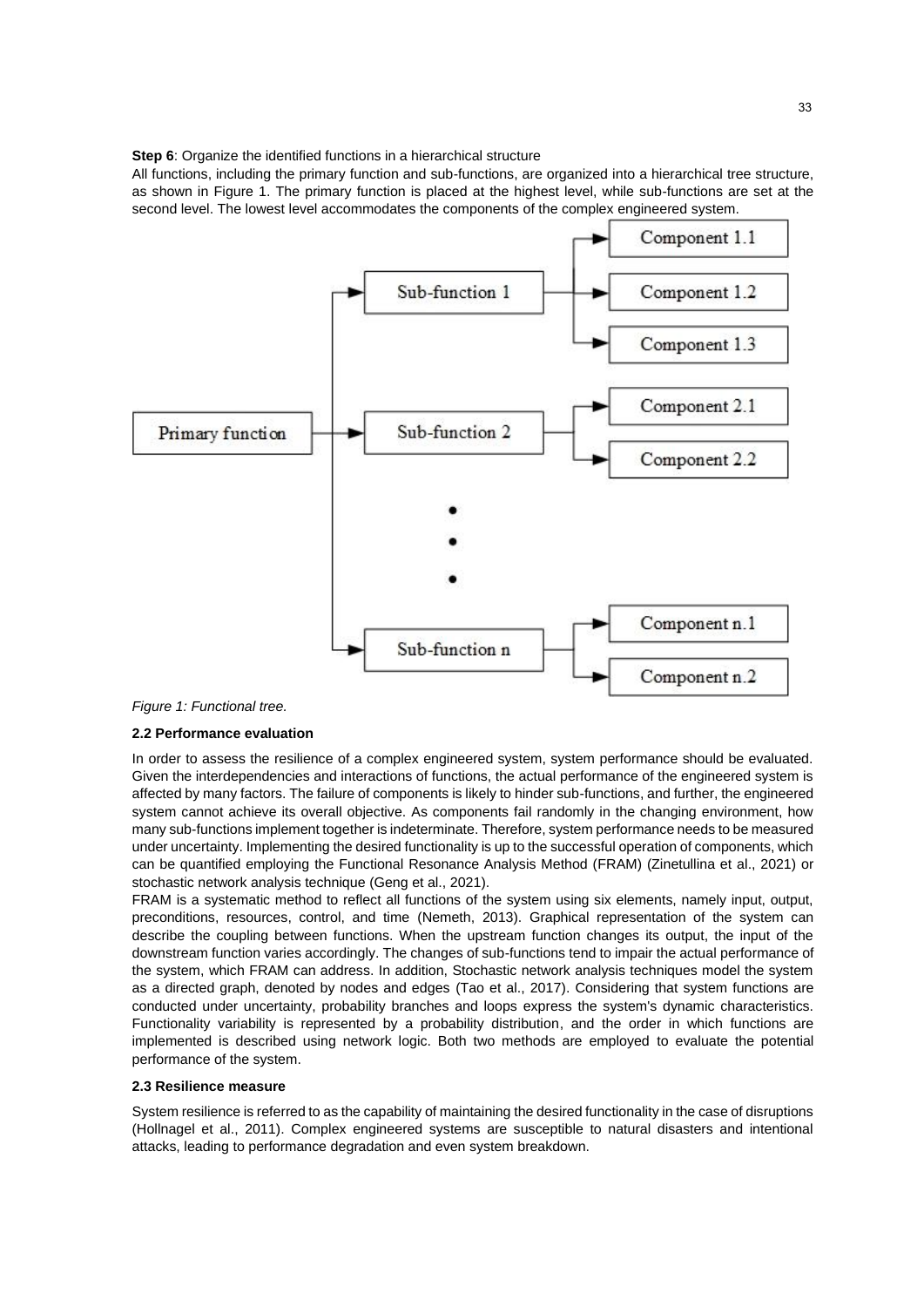A resilient engineered system can predict adverse events, absorb the negative effect of disruptions, adapt quickly to the changing environment, and restore to the sub-optimal state after disruptions (Francis and Bekera, 2014). After figuring out the actual performance of a system, we can assess resilience from the perspectives of anticipation, absorption, adaptation, and restoration. These four capacities are critical to depict resilience in complex engineered systems.

- Anticipation. Performance degradation of engineered systems is likely to result from unexpected events. Good preparation for disruptions enables the system to minimize the impact of disruptions. The system also can learn from useful experience in previous events, leading to robustness improvement.
- Absorption. Once a disruptive event occurs, a complex engineered system had better absorb the negative effect of the disruptive event. Under the circumstance of disturbance, the engineered system aims to implement the primary function and maintain the desired services.
- Adaptation. The complex engineered system sustains normal operation without taking any restorative actions after disruptions. The system makes fast adaptation to disruptions through adjusting system structure and operation strategies. In this way, system disturbance does not interfere with functionality implementation.
- Restoration. When disruptive events destroy components and impair system functionality, the engineered system recovers to a stable state when system functionality is provided successfully. Restorative actions are employed to achieve the overall objective of the system in an effective manner.

As for each capacity, the difference between the actual performance and target performance is used to measure resilience. It is worth noting that target performance for four capacities is different due to various requirements. Let *P(D1)*, *P(D2)*, *P(D3)*, and *P(D4)* be target performance for anticipation, absorption, adaptation, and restoration. *P(t)* is the actual performance of the complex engineered system. The initial performance of the system is  $P(t_0)$ , where  $t_0$  is the start time for system operation. At time  $t_0$ , anticipation resilience  $(R_1)$ , absorption resilience  $(R_2)$ , adaptation resilience  $(R_3)$ , and restoration resilience  $(R_4)$  can be expressed by Eq.1 to 4.

$$
R_1 = \frac{\int_0^{t_r} (P(D_1) - P(t)) dt}{P(t_0)(t_r - t_0)}
$$
\n(1)

$$
R_2 = \frac{\int_0^{t_r} (P(D_2) - P(t)) dt}{P(t_0)(t_r - t_0)}
$$
\n(2)

$$
R_3 = \frac{\int_0^t (P(D_3) - P(t)) dt}{P(t_0)(t_r - t_0)}
$$
\n(3)

$$
R_4 = \frac{\int_0^t (P(D_4) - P(t)) dt}{P(t_0)(t_r - t_0)}
$$
\n(4)

 $R_1$ ,  $R_2$ ,  $R_3$ , and  $R_4$  range from zero to one. A large value means the system is equipped with great resilience. The higher the value of *R*1, the better the anticipation capacity of the system. The same principle can be used for absorption, adaptation, and restoration capacities.

# **3. Analysis and discussion**

The resilience of complex engineered systems is a multidimensional capacity measured by anticipation, absorption, adaptation, and restoration capabilities. In terms of four types of resilience, Figure 2 shows the actual performance of a complex engineered system varies as time goes on. Noted that these capacities of the engineered system are measured at different phases of system operation.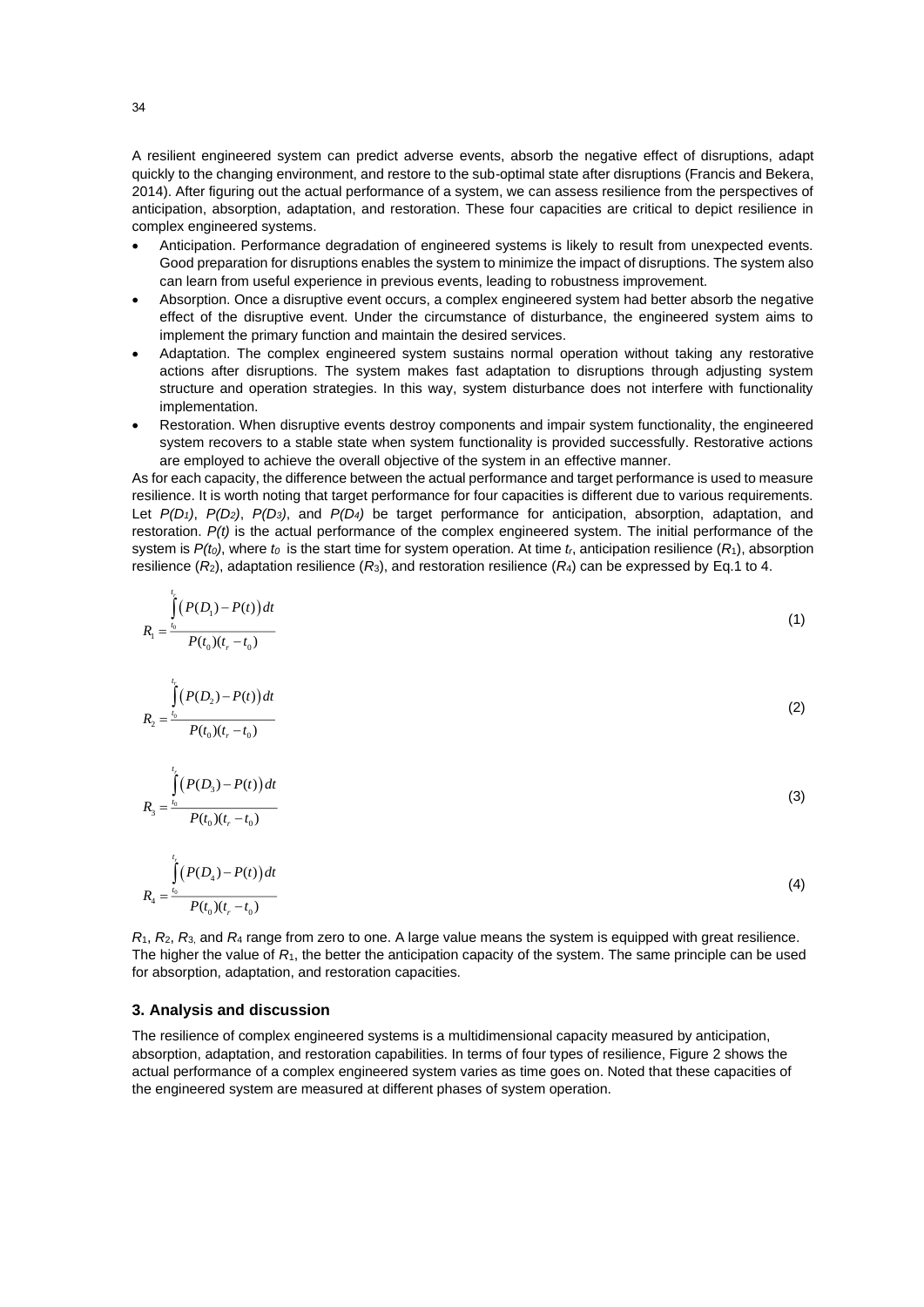

*Figure 2: System performance in terms of anticipation, absorption, adaptation, and restoration.* Anticipation resilience and adaptation resilience are reflected in the whole process of system operation. The system suffers performance degradation and performance improvement on account of anticipation capacity and adaptation capacity. Predicting impending disruptions accurately is beneficial to improve anticipation capacity. The system, which is equipped with effective operation strategies, has great adaptation capacity. On the other hand, absorption and restoration are demonstrated in the disruptive and restorative phases, respectively. The system intends to maintain the required functionality when a disruptive event happens, absorbing the adverse effect of the disruption. Resilience actions like maintenance and repair are taken to enhance restoration capacity after disruptions.

# **4. Conclusions**

A quantitative framework of complex engineered systems is proposed to assess the resilience of complex engineered systems under uncertainty. The proposed framework consists of functionality analysis, performance evaluation, and resilience measures. Firstly, system functionality is described by means of a functional tree, where the relationship between the primary function and sub-functions is shown. The effect of component behaviors on system functionality is also reflected. In addition, considering the uncertainty in implementing various functions, the actual performance of systems is quantified using FRAM or stochastic network analysis technique. System performance is affected by the complicated interdependencies between functions. Finally, system resilience is measured from the perspectives of anticipation, absorption, adaptation, and restoration capabilities. Anticipation and adaptation capabilities capture system performance during the whole operation process, whereas absorption and restoration capabilities are shown after disruptive events. The proposed framework is a universal resilience assessment approach which can be applicable to all complex engineered systems. The prominent characteristic is that it can describe system functionality in detail according to task requirements. It figures out the complicated relationships between functions when there are multiple functions for a system to ensure normal operation.

For future research direction, restorative activities should be selected according to the intensity of disruptions. Different kinds of disruptions have diverse effect on system operation, resulting in performance degradation and even complete failures.

# **Acknowledgments**

This work was supported by the Postgraduate Research and Practice Innovation Program of Jiangsu Province, China (No. KYCX19\_0147).